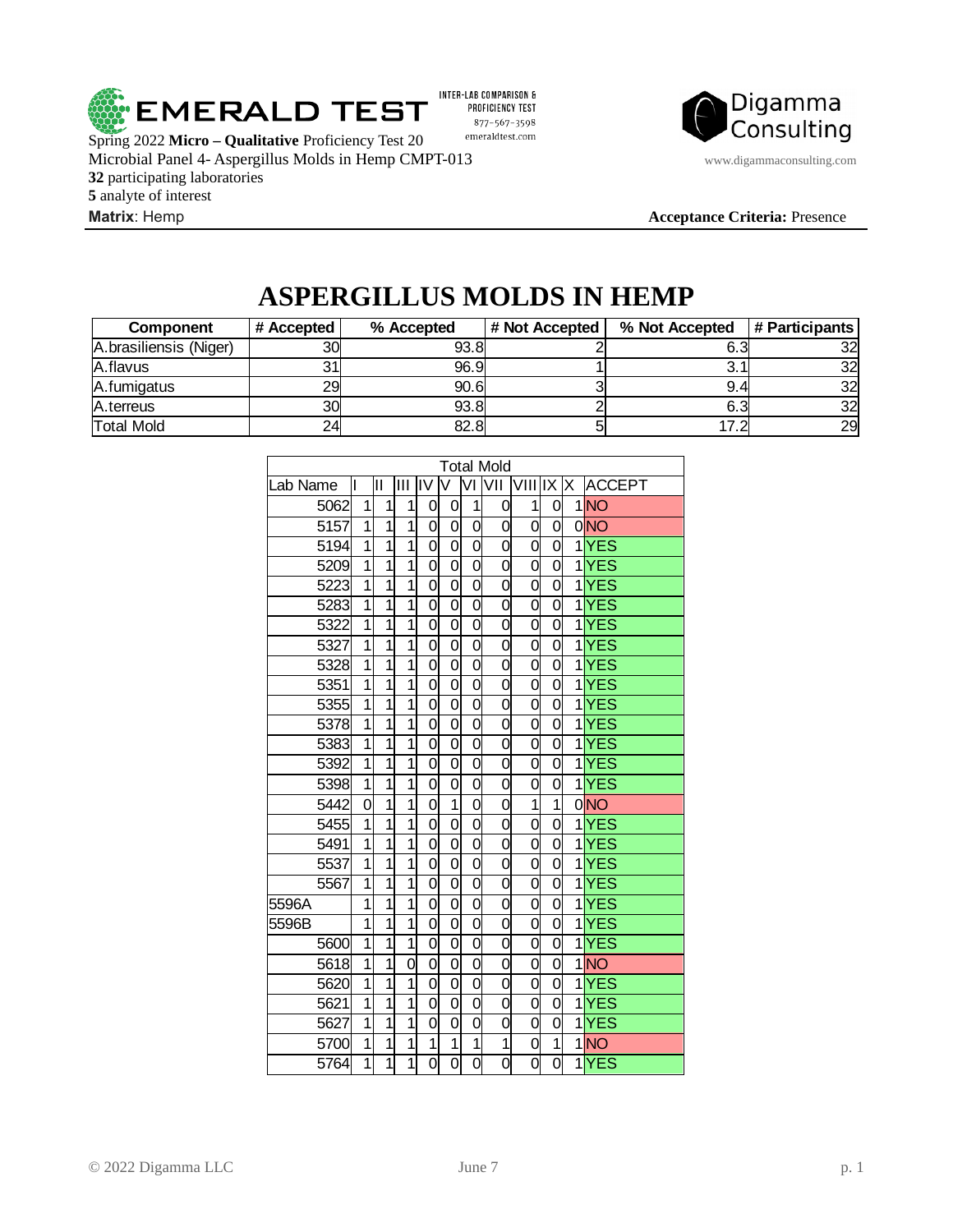

INTER-LAB COMPARISON & PROFICIENCY TEST 877-567-3598  $\emph{emeraldtest.com}$ 

Spring 2022 **Micro – Qualitative** Proficiency Test 20 Microbial Panel 4- Aspergillus Molds in Hemp CMPT-013 www.digammaconsulting.com participating laboratories analyte of interest

# Digamma Consulting

| brasiliensis      |                |                           |                |                |                |                |                      |                |                |  |                 |  |
|-------------------|----------------|---------------------------|----------------|----------------|----------------|----------------|----------------------|----------------|----------------|--|-----------------|--|
| Lab Name          | II             | Ш                         | IШ             | liv            | lv             |                | <u>VI VIIVIIIX X</u> |                |                |  | <b>ACCEPT</b>   |  |
| 5062              | 0              | 0                         | 0              | 0              | 0              | $\overline{0}$ | 0                    | $\overline{0}$ | 0              |  | 0 <sub>NO</sub> |  |
| $\overline{5157}$ | 0              | $\overline{1}$            | 0              | 0              | 0              | $\overline{0}$ | $\overline{0}$       | $\overline{0}$ | 0              |  | $0$ YES         |  |
| 5183              | 0              | $\overline{1}$            | 0              | 0              | 0              | $\overline{0}$ | 0                    | 0              | 0              |  | $0$ YES         |  |
| 5194              | 0              | $\overline{1}$            | $\overline{0}$ | $\overline{0}$ | $\overline{0}$ | $\overline{0}$ | $\overline{0}$       | $\overline{0}$ | 0              |  | $0$ YES         |  |
| 5209              | 0              | $\overline{1}$            | 0              | 0              | $\overline{0}$ | $\overline{0}$ | 0                    | 0              | 0              |  | 0YES            |  |
| 5244              | 0              | $\overline{1}$            | $\overline{0}$ | $\overline{0}$ | $\overline{0}$ | $\overline{0}$ | 0                    | 0              | 0              |  | $0$ YES         |  |
| 5283              | 0              | $\overline{1}$            | 0              | 0              | 0              | $\overline{0}$ | 0                    | 0              | 0              |  | $0$ YES         |  |
| 5305              | $\overline{0}$ | $\overline{1}$            | $\overline{0}$ | 0              | $\overline{0}$ | $\overline{0}$ | $\overline{0}$       | $\overline{0}$ | 0              |  | $0$ YES         |  |
| 5310              | $\overline{0}$ | $\overline{1}$            | $\overline{0}$ | $\overline{0}$ | $\overline{0}$ | $\overline{0}$ | $\overline{0}$       | $\overline{0}$ | $\overline{0}$ |  | $0$ YES         |  |
| 5322              | 0              | $\overline{1}$            | $\overline{0}$ | $\overline{0}$ | $\overline{0}$ | $\overline{0}$ | $\overline{0}$       | $\overline{0}$ | 0              |  | $0$ YES         |  |
| 5327              | 0              | $\overline{1}$            | $\overline{0}$ | 0              | 0              | 0              | 0                    | 0              | 0              |  | $0$ YES         |  |
| 5328              | 0              | $\overline{1}$            | 0              | 0              | 0              | 0              | 0                    | 0              | 0              |  | $0$ YES         |  |
| 5351              | 0              | $\overline{1}$            | 0              | 0              | $\overline{0}$ | $\overline{0}$ | $\overline{0}$       | $\overline{0}$ | 0              |  | 0YES            |  |
| 5378              | 0              | $\overline{1}$            | $\overline{0}$ | $\overline{0}$ | $\overline{0}$ | $\overline{0}$ | $\overline{0}$       | $\overline{0}$ | $\overline{0}$ |  | $0$ YES         |  |
| 5383              | 0              | $\overline{1}$            | $\overline{0}$ | $\overline{0}$ | $\overline{0}$ | $\overline{0}$ | $\overline{0}$       | $\overline{0}$ | 0              |  | 0YES            |  |
| 5386              | 0              | $\overline{1}$            | $\overline{0}$ | $\overline{0}$ | $\overline{0}$ | $\overline{0}$ | 0                    | 0              | 0              |  | 0YES            |  |
| 5393              | 0              | $\overline{1}$            | 0              | 0              | 0              | 0              | 0                    | 0              | 0              |  | $0$ YES         |  |
| 5398              | 0              | $\overline{1}$            | 0              | 0              | $\overline{0}$ | $\overline{0}$ | $\overline{0}$       | $\overline{0}$ | 0              |  | $0$ YES         |  |
| 5455              | 0              | $\overline{1}$            | 0              | $\overline{0}$ | 0              | $\overline{0}$ | $\overline{0}$       | O              | $\overline{0}$ |  | $0$ YES         |  |
| 5531              | 0              | $\overline{\mathfrak{o}}$ | $\overline{0}$ | $\overline{0}$ | 0              | $\overline{0}$ | Ō                    | 0              | 0              |  | 0NO             |  |
| 5537              | 0              | $\overline{1}$            | 0              | 0              | 0              | 0              | 0                    | 0              | 0              |  | $0$ YES         |  |
| 5547              | 0              | $\overline{1}$            | 0              | 0              | 0              | $\overline{0}$ | 0                    | 0              | 0              |  | $0$ YES         |  |
| 5565              | 0              | $\overline{1}$            | 0              | 0              | 0              | 0              | 0                    | 0              | 0              |  | 0YES            |  |
| 5567              | 0              | $\overline{1}$            | $\overline{0}$ | $\overline{0}$ | 0              | $\overline{0}$ | $\overline{0}$       | $\overline{0}$ | $\overline{0}$ |  | 0YES            |  |
| 5596A             | 0              | $\overline{1}$            | 0              | 0              | 0              | 0              | 0                    | 0              | 0              |  | 0YES            |  |
| 5596B             | 0              | $\overline{1}$            | $\overline{0}$ | $\overline{0}$ | $\overline{0}$ | 0              | 0                    | 0              | 0              |  | 0YES            |  |
| 5600              | 0              | $\overline{1}$            | 0              | 0              | 0              | 0              | 0                    | 0              | 0              |  | 0YES            |  |
| 5615              | 0              | $\overline{1}$            | 0              | 0              | $\overline{0}$ | $\overline{0}$ | 0                    | $\overline{0}$ | 0              |  | $0$ YES         |  |
| 5618              | 0              | $\overline{1}$            | O              | $\overline{0}$ | $\overline{0}$ | $\overline{0}$ | $\overline{0}$       | O              | $\overline{0}$ |  | $0$ YES         |  |
| 5620              | 0              | $\overline{1}$            | 0              | 0              | $\overline{0}$ | 0              | 0                    | 0              | 0              |  | 0YES            |  |
| 5621              | 0              | $\overline{1}$            | 0              | 0              | 0              | 0              | 0                    | 0              | 0              |  | 0YES            |  |
| 5701              | 0              | $\overline{1}$            | O              | 0              | O              | $\overline{0}$ | 0                    | 0              | 0              |  | 0YES            |  |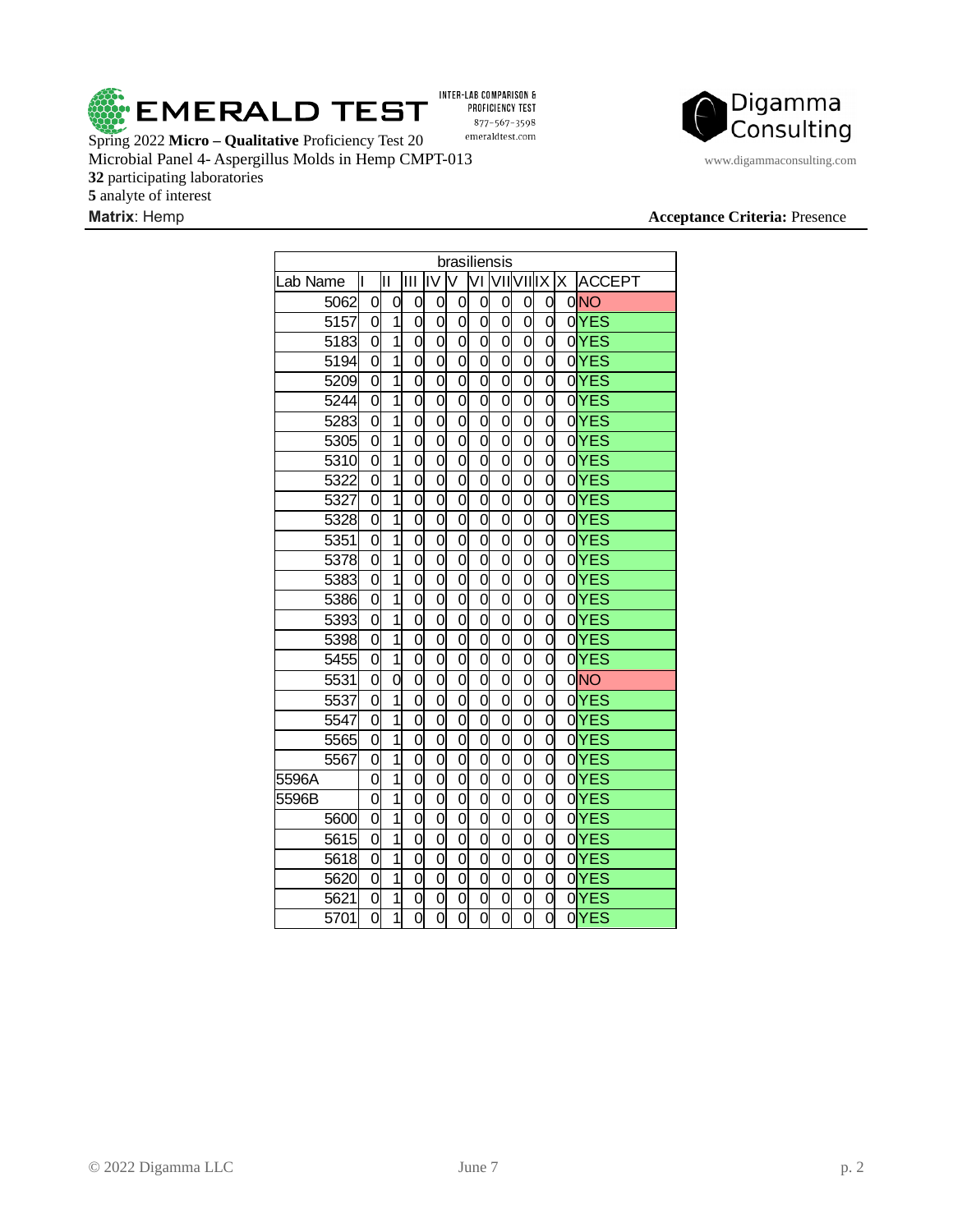

PROFICIENCY TEST 877-567-3598  $\emph{emeraldtest.com}$ 

Spring 2022 **Micro – Qualitative** Proficiency Test 20 Microbial Panel 4- Aspergillus Molds in Hemp CMPT-013 www.digammaconsulting.com participating laboratories analyte of interest

Digamma

Consulting

| flavus   |                |                |                |                |                |                |                      |                |                |  |                 |  |  |
|----------|----------------|----------------|----------------|----------------|----------------|----------------|----------------------|----------------|----------------|--|-----------------|--|--|
| Lab Name | I              | Ш              | Ш              | liv            | V              |                | <u>VI VIIVIIIX X</u> |                |                |  | <b>ACCEPT</b>   |  |  |
| 5062     | 0              | 0              | 0              | 0              | 0              | 0              | 0                    | 0              | 0              |  | 0 <sub>NO</sub> |  |  |
| 5157     | $\overline{1}$ | 0              | 0              | $\overline{0}$ | 0              | $\overline{0}$ | $\overline{0}$       | $\overline{0}$ | 0              |  | $0$ YES         |  |  |
| 5183     | $\overline{1}$ | O              | $\overline{0}$ | 0              | 0              | 0              | 0                    | 0              | 0              |  | $0$ YES         |  |  |
| 5194     | $\overline{1}$ | 0              | $\overline{0}$ | 0              | 0              | 0              | 0                    | 0              | 0              |  | 0YES            |  |  |
| 5209     | $\overline{1}$ | 0              | 0              | 0              | 0              | 0              | 0                    | 0              | 0              |  | $0$ YES         |  |  |
| 5244     | $\overline{1}$ | 0              | 0              | 0              | $\overline{0}$ | $\overline{0}$ | $\overline{0}$       | 0              | 0              |  | $0$ YES         |  |  |
| 5283     | $\overline{1}$ | 0              | 0              | $\overline{0}$ | 0              | $\overline{0}$ | $\overline{0}$       | $\overline{0}$ | 0              |  | $0$ YES         |  |  |
| 5305     | $\overline{1}$ | 0              | 0              | 0              | 0              | $\overline{0}$ | 0                    | $\overline{0}$ | 0              |  | $0$ YES         |  |  |
| 5310     | $\overline{1}$ | O              | $\overline{0}$ | $\overline{0}$ | 0              | 0              | 0                    | 0              | O              |  | $0$ YES         |  |  |
| 5322     | $\overline{1}$ | $\overline{0}$ | $\overline{0}$ | 0              | 0              | 0              | 0                    | 0              | 0              |  | $0$ YES         |  |  |
| 5327     | $\overline{1}$ | 0              | 0              | 0              | 0              | 0              | 0                    | 0              | 0              |  | $0$ YES         |  |  |
| 5328     | $\overline{1}$ | 0              | 0              | $\overline{0}$ | $\overline{0}$ | $\overline{0}$ | 0                    | 0              | 0              |  | $0$ YES         |  |  |
| 5351     | $\overline{1}$ | $\overline{0}$ | $\overline{0}$ | $\overline{0}$ | $\overline{0}$ | $\overline{0}$ | $\overline{0}$       | $\overline{0}$ | $\overline{0}$ |  | $0$ YES         |  |  |
| 5378     | $\overline{1}$ | $\overline{0}$ | $\overline{0}$ | $\overline{0}$ | $\overline{0}$ | $\overline{0}$ | $\overline{0}$       | $\overline{0}$ | $\overline{0}$ |  | 0YES            |  |  |
| 5383     | $\overline{1}$ | $\overline{0}$ | $\overline{0}$ | 0              | 0              | 0              | 0                    | $\overline{0}$ | O              |  | $0$ YES         |  |  |
| 5386     | $\overline{1}$ | 0              | 0              | 0              | 0              | 0              | 0                    | 0              | 0              |  | $0$ YES         |  |  |
| 5393     | $\overline{1}$ | 0              | 0              | $\overline{0}$ | $\overline{0}$ | $\overline{0}$ | 0                    | 0              | 0              |  | $0$ YES         |  |  |
| 5398     | $\overline{1}$ | $\overline{0}$ | $\overline{0}$ | $\overline{0}$ | $\overline{0}$ | $\overline{0}$ | $\overline{0}$       | $\overline{0}$ | $\overline{0}$ |  | $0$ YES         |  |  |
| 5455     | $\overline{1}$ | O              | $\overline{0}$ | $\overline{0}$ | $\overline{0}$ | $\overline{0}$ | $\overline{0}$       | $\overline{0}$ | $\overline{0}$ |  | $0$ YES         |  |  |
| 5531     | $\overline{1}$ | $\overline{0}$ | $\overline{0}$ | $\overline{0}$ | $\overline{0}$ | 0              | 0                    | 0              | O              |  | $0$ YES         |  |  |
| 5537     | $\overline{1}$ | 0              | 0              | 0              | 0              | 0              | 0                    | 0              | 0              |  | $0$ YES         |  |  |
| 5547     | $\overline{1}$ | 0              | 0              | $\overline{0}$ | $\overline{0}$ | $\overline{0}$ | 0                    | 0              | 0              |  | $0$ YES         |  |  |
| 5565     | $\overline{1}$ | $\overline{0}$ | $\overline{0}$ | $\overline{0}$ | $\overline{0}$ | $\overline{0}$ | $\overline{0}$       | $\overline{0}$ | $\overline{0}$ |  | $0$ YES         |  |  |
| 5567     | $\overline{1}$ | 0              | 0              | 0              | $\overline{0}$ | $\overline{0}$ | $\overline{0}$       | $\overline{0}$ | $\overline{0}$ |  | $0$ YES         |  |  |
| 5596A    | $\overline{1}$ | $\overline{0}$ | $\overline{0}$ | $\overline{0}$ | 0              | 0              | 0                    | 0              | 0              |  | 0YES            |  |  |
| 5596B    | $\overline{1}$ | $\overline{0}$ | $\overline{0}$ | 0              | 0              | 0              | 0                    | 0              | 0              |  | $0$ YES         |  |  |
| 5600     | $\overline{1}$ | 0              | 0              | 0              | 0              | 0              | 0                    | 0              | 0              |  | $0$ YES         |  |  |
| 5615     | $\overline{1}$ | 0              | 0              | $\overline{0}$ | $\overline{0}$ | 0              | 0                    | 0              | 0              |  | $0$ YES         |  |  |
| 5618     | $\overline{1}$ | 0              | $\overline{0}$ | 0              | $\overline{0}$ | $\overline{0}$ | $\overline{0}$       | $\overline{0}$ | $\overline{0}$ |  | 0YES            |  |  |
| 5620     | $\overline{1}$ | $\overline{0}$ | $\overline{0}$ | 0              | $\overline{0}$ | 0              | 0                    | 0              | 0              |  | $0$ YES         |  |  |
| 5621     | $\overline{1}$ | O              | 0              | 0              | 0              | 0              | 0                    | 0              | 0              |  | $0$ YES         |  |  |
| 5701     | $\overline{1}$ | $\overline{0}$ | $\overline{0}$ | 0              | $\overline{0}$ | $\overline{0}$ | $\overline{0}$       | 0              | 0              |  | $0$ YES         |  |  |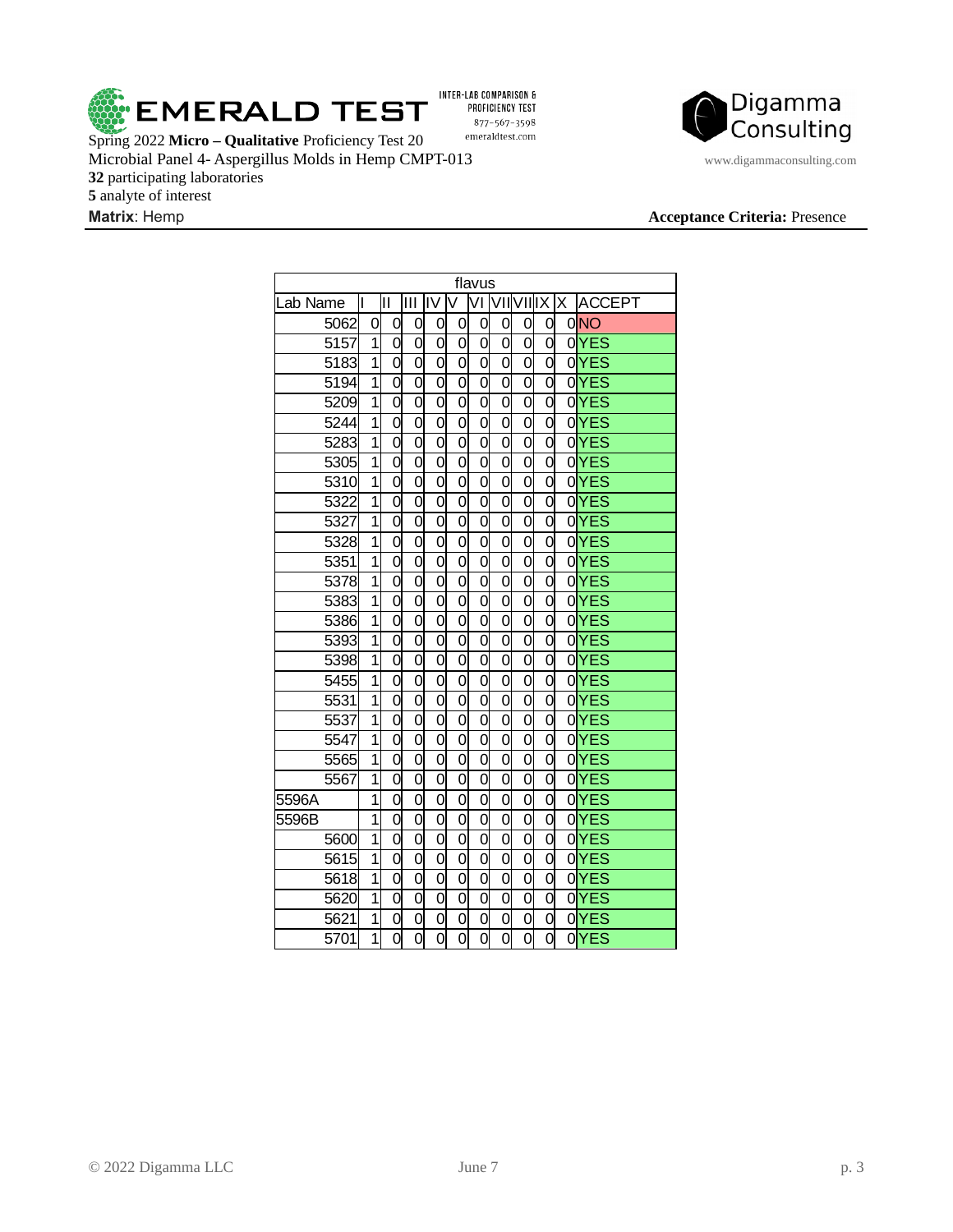

INTER-LAB COMPARISON & PROFICIENCY TEST 877-567-3598  $\emph{emeraldtest.com}$ 

Spring 2022 **Micro – Qualitative** Proficiency Test 20 Microbial Panel 4- Aspergillus Molds in Hemp CMPT-013 www.digammaconsulting.com participating laboratories analyte of interest



| fumigatus |                           |                           |                |                           |                           |                           |                           |                           |                           |  |                 |  |
|-----------|---------------------------|---------------------------|----------------|---------------------------|---------------------------|---------------------------|---------------------------|---------------------------|---------------------------|--|-----------------|--|
| ab Name   | I                         | Ш                         | IШ             | liv                       | lv                        |                           | VI VII                    | <u>Iviii</u>              | X X                       |  | <b>ACCEPT</b>   |  |
| 5062      | 0                         | 0                         | 0              | 0                         | 0                         | 0                         | 0                         | 0                         | 0                         |  | 0 <sub>NO</sub> |  |
| 5157      | $\overline{0}$            | $\overline{0}$            | $\overline{1}$ | $\overline{0}$            | 0                         | ō                         | $\overline{0}$            | 0                         | $\overline{0}$            |  | $0$ YES         |  |
| 5183      | 0                         | 0                         | $\overline{1}$ | 0                         | 0                         | $\overline{0}$            | 0                         | 0                         | 0                         |  | 0YES            |  |
| 5194      | O                         | $\overline{0}$            | $\overline{1}$ | $\overline{0}$            | 0                         | $\overline{0}$            | $\overline{0}$            | 0                         | $\overline{0}$            |  | 0YES            |  |
| 5209      | $\overline{0}$            | $\overline{0}$            | $\overline{0}$ | $\overline{0}$            | $\overline{0}$            | $\overline{0}$            | $\overline{0}$            | $\overline{0}$            | $\overline{0}$            |  | 0NO             |  |
| 5244      | $\overline{\mathfrak{o}}$ | $\overline{\mathrm{o}}$   | $\overline{1}$ | $\overline{0}$            | $\overline{0}$            | $\overline{\mathfrak{o}}$ | $\overline{0}$            | $\overline{\mathfrak{o}}$ | $\overline{0}$            |  | $0$ YES         |  |
| 5283      | 0                         | 0                         | $\overline{1}$ | 0                         | 0                         | $\overline{0}$            | 0                         | 0                         | O                         |  | $0$ YES         |  |
| 5305      | O                         | $\overline{0}$            | $\overline{1}$ | O                         | 0                         | $\overline{0}$            | $\overline{0}$            | $\overline{0}$            | $\overline{0}$            |  | $0$ YES         |  |
| 5310      | $\overline{0}$            | $\overline{0}$            | $\overline{1}$ | $\overline{0}$            | $\overline{0}$            | $\overline{0}$            | $\overline{0}$            | $\overline{0}$            | $\overline{0}$            |  | $0$ YES         |  |
| 5322      | $\overline{0}$            | $\overline{0}$            | $\overline{1}$ | O                         | 0                         | 0                         | $\overline{0}$            | 0                         | $\overline{0}$            |  | $0$ YES         |  |
| 5327      | $\overline{0}$            | $\overline{0}$            | $\overline{1}$ | O                         | $\overline{0}$            | $\overline{0}$            | $\overline{0}$            | $\overline{0}$            | $\overline{\rm o}$        |  | $0$ YES         |  |
| 5328      | 0                         | 0                         | $\overline{1}$ | 0                         | 0                         | $\overline{0}$            | 0                         | 0                         | $\overline{0}$            |  | $0$ YES         |  |
| 5351      | $\overline{0}$            | $\overline{\mathfrak{o}}$ | $\overline{1}$ | $\overline{0}$            | $\overline{0}$            | $\overline{0}$            | $\overline{0}$            | $\overline{0}$            | $\overline{0}$            |  | $0$ YES         |  |
| 5378      | $\overline{0}$            | $\overline{0}$            | $\overline{1}$ | $\overline{0}$            | $\overline{0}$            | $\overline{0}$            | $\overline{0}$            | $\overline{0}$            | $\overline{0}$            |  | $0$ YES         |  |
| 5383      | $\overline{0}$            | $\overline{\mathfrak{o}}$ | $\overline{1}$ | $\overline{0}$            | $\overline{0}$            | O                         | $\overline{0}$            | $\overline{0}$            | $\overline{\mathfrak{o}}$ |  | $0$ YES         |  |
| 5386      | $\overline{0}$            | $\overline{0}$            | $\overline{1}$ | 0                         | $\overline{0}$            | $\overline{0}$            | $\overline{0}$            | $\overline{0}$            | $\overline{0}$            |  | 0YES            |  |
| 5393      | 0                         | 0                         | $\mathbf{1}$   | 0                         | 0                         | $\overline{0}$            | 0                         | 0                         | 0                         |  | $0$ YES         |  |
| 5398      | O                         | $\overline{0}$            | $\overline{1}$ | O                         | $\overline{0}$            | $\overline{0}$            | $\overline{0}$            | $\overline{0}$            | $\overline{0}$            |  | $0$ YES         |  |
| 5455      | $\overline{0}$            | $\overline{\mathfrak{o}}$ | $\overline{1}$ | $\overline{0}$            | $\overline{0}$            | $\overline{0}$            | $\overline{0}$            | $\overline{0}$            | $\overline{0}$            |  | $0$ YES         |  |
| 5531      | $\overline{\mathfrak{o}}$ | $\overline{\mathfrak{o}}$ | $\overline{1}$ | $\overline{0}$            | $\overline{\mathfrak{o}}$ | $\overline{\mathfrak{o}}$ | $\overline{0}$            | $\overline{\mathfrak{o}}$ | $\overline{0}$            |  | $0$ YES         |  |
| 5537      | $\overline{0}$            | $\overline{\mathfrak{o}}$ | $\overline{1}$ | $\overline{0}$            | $\overline{0}$            | $\overline{\mathfrak{o}}$ | $\overline{\mathfrak{o}}$ | $\overline{0}$            | $\overline{\mathfrak{o}}$ |  | 0YES            |  |
| 5547      | $\overline{0}$            | $\overline{\mathfrak{o}}$ | $\overline{1}$ | $\overline{0}$            | $\overline{0}$            | $\overline{0}$            | $\overline{0}$            | $\overline{0}$            | $\overline{0}$            |  | 0YES            |  |
| 5565      | $\overline{0}$            | $\overline{\mathfrak{o}}$ | $\overline{1}$ | $\overline{\mathfrak{o}}$ | $\overline{\mathfrak{o}}$ | ō                         | $\overline{0}$            | $\overline{0}$            | $\overline{0}$            |  | 0YES            |  |
| 5567      | $\overline{\mathfrak{o}}$ | $\overline{\mathfrak{o}}$ | $\overline{1}$ | $\overline{0}$            | $\overline{\mathfrak{o}}$ | $\overline{\mathfrak{o}}$ | $\overline{\mathfrak{o}}$ | $\overline{\mathfrak{o}}$ | $\overline{\mathfrak{o}}$ |  | 0YES            |  |
| 5596A     | $\overline{0}$            | $\overline{1}$            | $\overline{1}$ | $\overline{0}$            | $\overline{0}$            | $\overline{0}$            | $\overline{0}$            | $\overline{0}$            | $\overline{0}$            |  | $0$ YES         |  |
| 5596B     | O                         | $\overline{1}$            | $\overline{1}$ | O                         | $\overline{0}$            | $\overline{0}$            | $\overline{0}$            | $\overline{0}$            | $\overline{0}$            |  | $0$ YES         |  |
| 5600      | $\overline{0}$            | $\overline{0}$            | $\overline{1}$ | $\overline{0}$            | $\overline{0}$            | O                         | $\overline{0}$            | $\overline{0}$            | $\overline{0}$            |  | $0$ YES         |  |
| 5615      | $\overline{\mathfrak{o}}$ | $\overline{\mathfrak{o}}$ | $\overline{1}$ | $\overline{0}$            | $\overline{0}$            | $\overline{0}$            | $\overline{0}$            | $\overline{\mathfrak{o}}$ | $\overline{0}$            |  | $0$ YES         |  |
| 5618      | $\overline{0}$            | $\overline{0}$            | $\overline{0}$ | 0                         | 0                         | 0                         | $\overline{0}$            | 0                         | O                         |  | 0 <sub>NO</sub> |  |
| 5620      | $\overline{0}$            | $\overline{0}$            | $\overline{1}$ | O                         | 0                         | 0                         | $\overline{0}$            | $\overline{0}$            | $\overline{0}$            |  | $0$ YES         |  |
| 5621      | 0                         | 0                         | $\mathbf{1}$   | 0                         | 0                         | 0                         | 0                         | 0                         | 0                         |  | 0YES            |  |
| 5701      | $\overline{0}$            | o                         | $\overline{1}$ | $\overline{0}$            | $\overline{0}$            | $\overline{0}$            | $\overline{0}$            | $\overline{0}$            | $\overline{0}$            |  | $0$ YES         |  |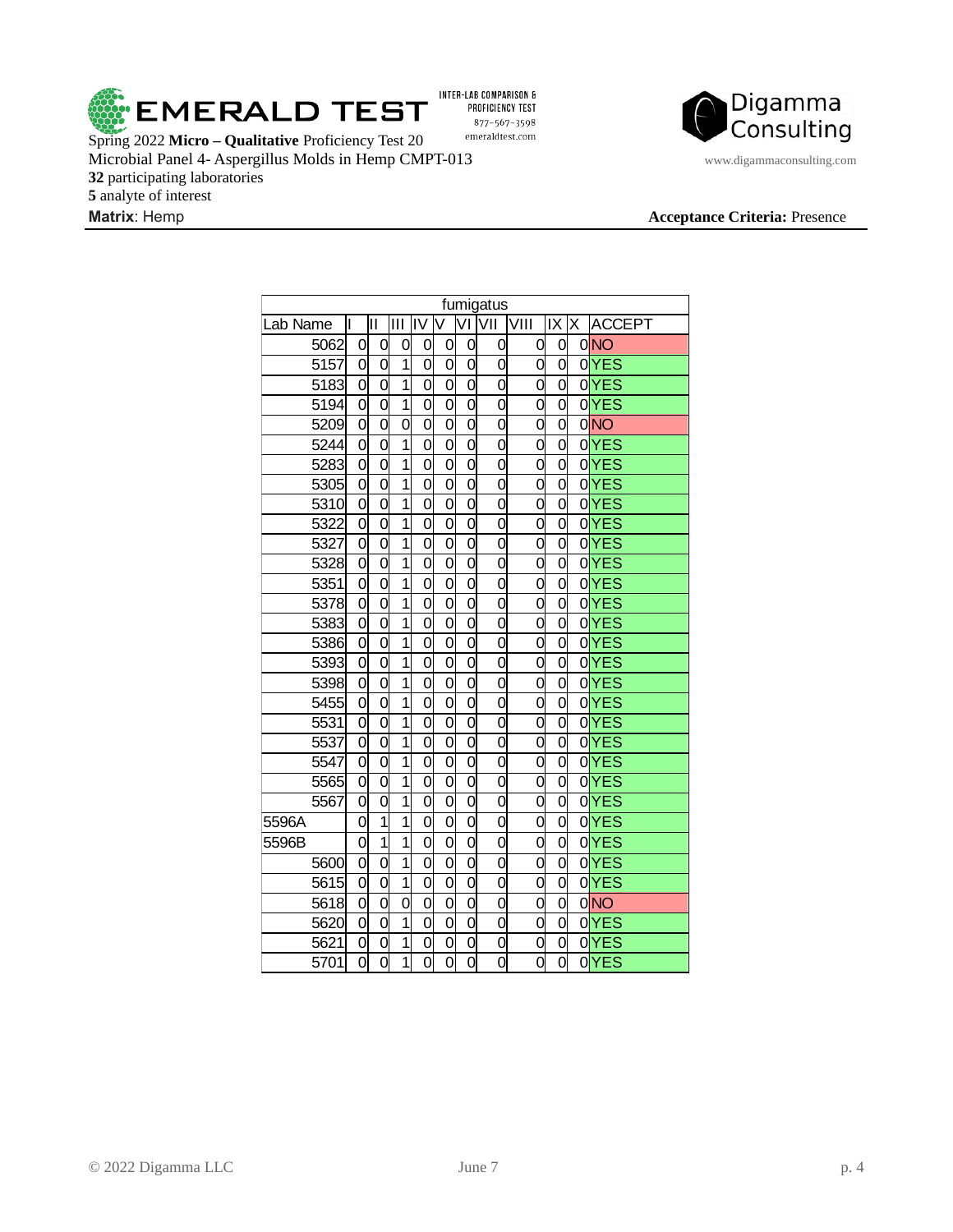

INTER-LAB COMPARISON & PROFICIENCY TEST 877-567-3598  $\emph{emeraldtest.com}$ 

Spring 2022 **Micro – Qualitative** Proficiency Test 20 Microbial Panel 4- Aspergillus Molds in Hemp CMPT-013 www.digammaconsulting.com participating laboratories analyte of interest



| terreus           |                           |                           |                           |                           |                           |                           |                |                |                |  |           |  |
|-------------------|---------------------------|---------------------------|---------------------------|---------------------------|---------------------------|---------------------------|----------------|----------------|----------------|--|-----------|--|
| Lab Name          | lı                        | lΠ                        | Ш                         | liv                       | V                         |                           | VI VII         | VIII           | X X            |  | ACCEPT    |  |
| 5062              | 0                         | 0                         | 0                         | 0                         | 0                         | 0                         | 0              | 0              | 0              |  | 0NO       |  |
| 5157              | 0                         | 0                         | 0                         | 0                         | 0                         | 0                         | 0              | 0              | 0              |  | 0NO       |  |
| 5183              | $\overline{0}$            | 0                         | $\overline{0}$            | $\overline{0}$            | $\overline{0}$            | $\overline{0}$            | $\overline{0}$ | 0              | O              |  | $1$ $YES$ |  |
| 5194              | $\overline{0}$            | $\overline{0}$            | $\overline{0}$            | $\overline{0}$            | $\overline{0}$            | $\overline{0}$            | $\overline{0}$ | $\overline{0}$ | $\overline{0}$ |  | $1$ $YES$ |  |
| 5209              | $\overline{0}$            | $\overline{0}$            | $\overline{1}$            | $\overline{0}$            | $\overline{0}$            | $\overline{0}$            | $\overline{0}$ | O              | $\overline{0}$ |  | $1$ $YES$ |  |
| 5244              | $\overline{0}$            | $\overline{0}$            | $\overline{0}$            | $\overline{0}$            | $\overline{0}$            | $\overline{0}$            | $\overline{0}$ | $\overline{0}$ | $\overline{0}$ |  | 1YES      |  |
| 5283              | $\overline{0}$            | $\overline{0}$            | $\overline{0}$            | 0                         | $\overline{0}$            | 0                         | 0              | $\overline{0}$ | $\overline{0}$ |  | $1$ $YES$ |  |
| 5305              | $\overline{0}$            | $\overline{0}$            | $\overline{0}$            | $\overline{0}$            | $\overline{0}$            | $\overline{0}$            | $\overline{0}$ | $\overline{0}$ | $\overline{0}$ |  | $1$ $YES$ |  |
| 5310              | $\overline{0}$            | $\overline{0}$            | $\overline{0}$            | $\overline{0}$            | $\overline{0}$            | $\overline{0}$            | $\overline{0}$ | $\overline{0}$ | $\overline{0}$ |  | $1$ $YES$ |  |
| 5322              | $\overline{0}$            | $\overline{0}$            | $\overline{0}$            | $\overline{0}$            | $\overline{0}$            | $\overline{0}$            | $\overline{0}$ | $\overline{0}$ | $\overline{0}$ |  | $1$ $YES$ |  |
| 5327              | $\overline{0}$            | $\overline{0}$            | $\overline{0}$            | $\overline{0}$            | $\overline{0}$            | $\overline{0}$            | $\overline{0}$ | $\overline{0}$ | $\overline{0}$ |  | $1$ $YES$ |  |
| 5328              | $\overline{0}$            | $\overline{0}$            | $\overline{0}$            | 0                         | $\overline{0}$            | $\overline{0}$            | 0              | $\overline{0}$ | $\overline{0}$ |  | $1$ $YES$ |  |
| 5351              | $\overline{0}$            | $\overline{0}$            | $\overline{0}$            | $\overline{0}$            | $\overline{0}$            | $\overline{0}$            | $\overline{0}$ | $\overline{0}$ | $\overline{0}$ |  | $1$ $YES$ |  |
| 5378              | $\overline{0}$            | $\overline{0}$            | $\overline{0}$            | $\overline{0}$            | $\overline{0}$            | $\overline{0}$            | $\overline{0}$ | $\overline{0}$ | $\overline{0}$ |  | $1$ $YES$ |  |
| 5383              | $\overline{0}$            | $\overline{0}$            | $\overline{0}$            | $\overline{0}$            | $\overline{0}$            | $\overline{0}$            | $\overline{0}$ | $\overline{0}$ | 0              |  | $1$ $YES$ |  |
| 5386              | $\overline{0}$            | $\overline{0}$            | $\overline{\mathfrak{o}}$ | $\overline{0}$            | $\overline{\mathfrak{o}}$ | $\overline{0}$            | $\overline{0}$ | $\overline{0}$ | $\overline{0}$ |  | $1$ $YES$ |  |
| 5393              | $\overline{0}$            | $\overline{0}$            | $\overline{0}$            | $\overline{0}$            | $\overline{0}$            | $\overline{0}$            | 0              | $\overline{0}$ | $\overline{0}$ |  | $1$ $YES$ |  |
| 5398              | $\overline{0}$            | $\overline{0}$            | $\overline{0}$            | $\overline{0}$            | $\overline{0}$            | $\overline{0}$            | $\overline{0}$ | $\overline{0}$ | $\overline{0}$ |  | $1$ $YES$ |  |
| 5455              | $\overline{0}$            | $\overline{0}$            | $\overline{0}$            | $\overline{0}$            | $\overline{0}$            | $\overline{0}$            | 0              | $\overline{0}$ | $\overline{0}$ |  | $1$ $YES$ |  |
| 5531              | 0                         | $\overline{0}$            | $\overline{0}$            | 0                         | 0                         | 0                         | 0              | 0              | $\overline{1}$ |  | $1$ $YZ$  |  |
| 5537              | $\overline{0}$            | $\overline{0}$            | $\overline{0}$            | $\overline{0}$            | $\overline{0}$            | $\overline{0}$            | 0              | $\overline{0}$ | $\overline{0}$ |  | $1$ $YES$ |  |
| 5547              | $\overline{0}$            | $\overline{0}$            | $\overline{0}$            | $\overline{0}$            | $\overline{0}$            | $\overline{0}$            | 0              | $\overline{0}$ | $\overline{0}$ |  | $1$ $YES$ |  |
| 5565              | $\overline{0}$            | $\overline{\mathfrak{o}}$ | $\overline{0}$            | $\overline{\mathfrak{o}}$ | $\overline{\mathfrak{o}}$ | $\overline{0}$            | $\overline{0}$ | $\overline{0}$ | $\overline{0}$ |  | $1$ $YES$ |  |
| 5567              | $\overline{0}$            | $\overline{0}$            | $\overline{0}$            | $\overline{0}$            | $\overline{0}$            | $\overline{0}$            | $\overline{0}$ | $\overline{0}$ | $\overline{0}$ |  | $1$ $YES$ |  |
| 5596A             | $\overline{0}$            | $\overline{0}$            | $\overline{0}$            | $\overline{0}$            | $\overline{0}$            | $\overline{0}$            | $\overline{0}$ | $\overline{0}$ | $\overline{0}$ |  | $1$ $YES$ |  |
| 5596B             | 0                         | $\overline{0}$            | $\overline{0}$            | $\overline{0}$            | $\overline{0}$            | $\overline{0}$            | 0              | $\overline{0}$ | $\overline{0}$ |  | $1$ $YES$ |  |
| 5600              | $\overline{0}$            | $\overline{0}$            | $\overline{0}$            | $\overline{0}$            | $\overline{0}$            | $\overline{\mathfrak{o}}$ | $\overline{0}$ | $\overline{0}$ | $\overline{0}$ |  | 1YES      |  |
| $\frac{1}{5615}$  | $\overline{0}$            | $\overline{0}$            | $\overline{0}$            | $\overline{0}$            | $\overline{0}$            | $\overline{0}$            | $\overline{0}$ | $\overline{0}$ | $\overline{0}$ |  | $1$ $YES$ |  |
| 5618              | $\overline{0}$            | $\overline{0}$            | $\overline{0}$            | $\overline{0}$            | $\overline{0}$            | $\overline{0}$            | $\overline{0}$ | $\overline{0}$ | $\overline{0}$ |  | $1$ $YES$ |  |
| 5620              | 0                         | $\overline{0}$            | $\overline{0}$            | 0                         | $\overline{0}$            | $\overline{0}$            | 0              | $\overline{0}$ | 0              |  | $1$ $YES$ |  |
| 5621              | 0                         | 0                         | 0                         | 0                         | 0                         | 0                         | 0              | 0              | 0              |  | $1$ $YES$ |  |
| $\overline{5701}$ | $\overline{\mathfrak{o}}$ | $\overline{0}$            | $\overline{0}$            | $\overline{0}$            | $\overline{0}$            | $\overline{0}$            | $\overline{0}$ | $\overline{0}$ | $\overline{0}$ |  | 1YES      |  |